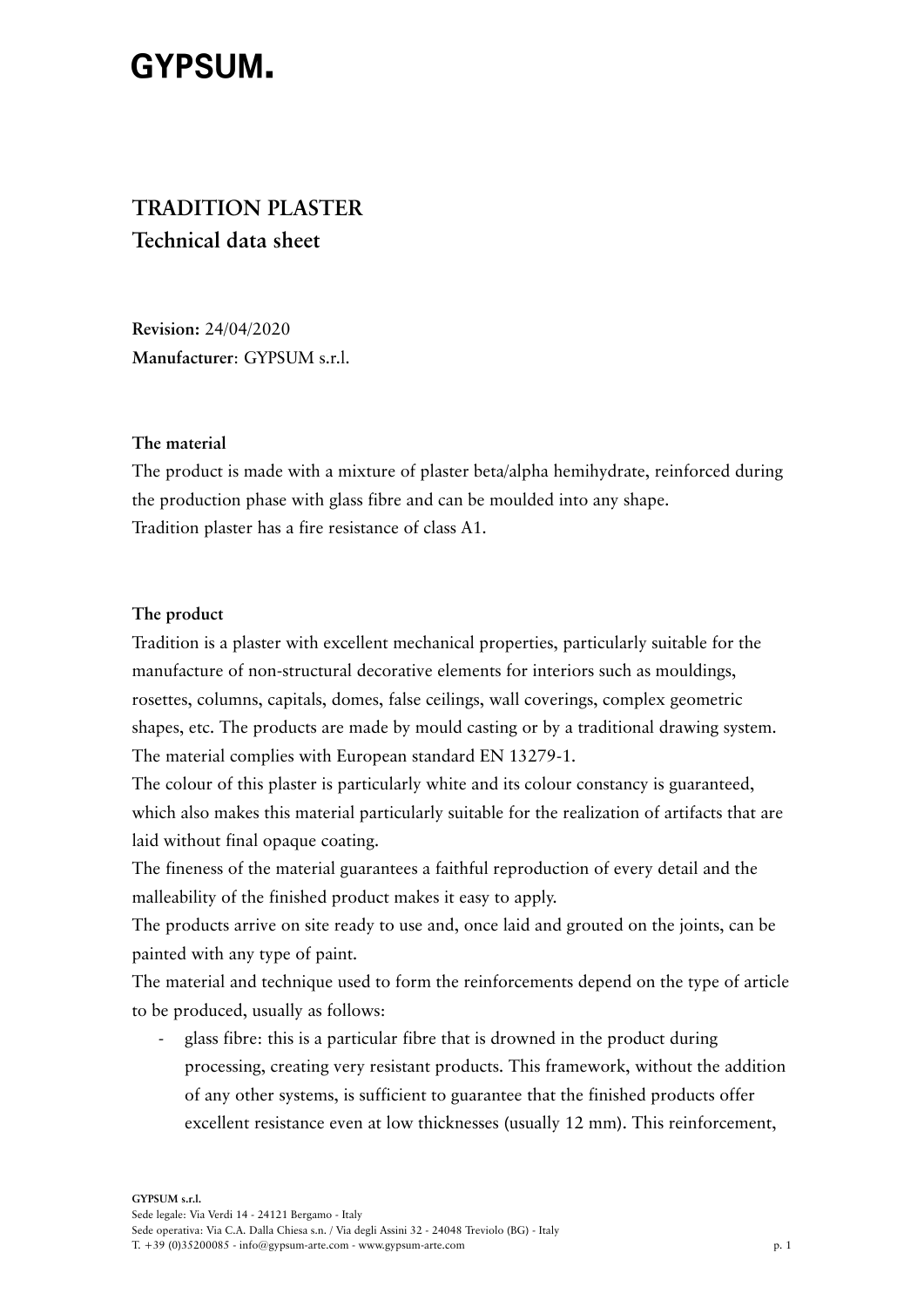without the addition of other systems, is sufficient to guarantee excellent resistance to decorative elements such as mouldings, rosettes, friezes, capitals, etc.

- steel rods: they can be placed inside the casting, in addition to the glass fibre, where necessary, suitably positioned and in the necessary quantity according to our experience. In addition to strengthening the product, the steel rods help to suspend it during the installation phase; they are usually inserted in prefabricated elements such as false ceilings, domes, columns, large-sized products, etc.
- wood: in addition to the reinforcements listed above, if necessary and on the basis of our experience, a wooden reinforcement can be arranged that strengthens the product, allowing its transport and handling in total safety.
- galvanized tubular structures: in addition to the reinforcements listed above, it is possible to set to the artefact a metal structure made with galvanized tubulars structures diam. 20 mm which are shaped by hand. This type of reinforcement not only strengthens the structure, but also guarantees its geometrical tightness, even in the case of large-sized elements, helping transport, handling and installation.
- Metal carpentry: if required by the project, or on the basis of our experience, during the production phase it is possible to set to the artefact a suitably dimensioned galvanized tubular metal carpentry, which allows the manufactured product to be fixed to metal structures prepared on site. This is the ideal system for the installation of artefacts, even of large dimensions, in shipyards, construction sites, for scenography, etc.

The production cycle requires a forced and controlled drying process of the manufactured articles in a special hot air dryer (about  $50^{\circ}$ C), in order to guarantee achievement of the final mechanical performances in a very short time.

# **The project**

GYPSUM works alongside architects and designers to give the best technical support during the design phase, assessing the customer's request to provide the right construction suggestions for the artefacts, the possibility of splitting them into parts and the correct implementation.

Our technical staff will support the designer through 2D and/or 3D CAD drawings, as well as through physical samples.

Whether it is a single piece or a series production, we are able to guarantee a constant and high quality standard of the product.